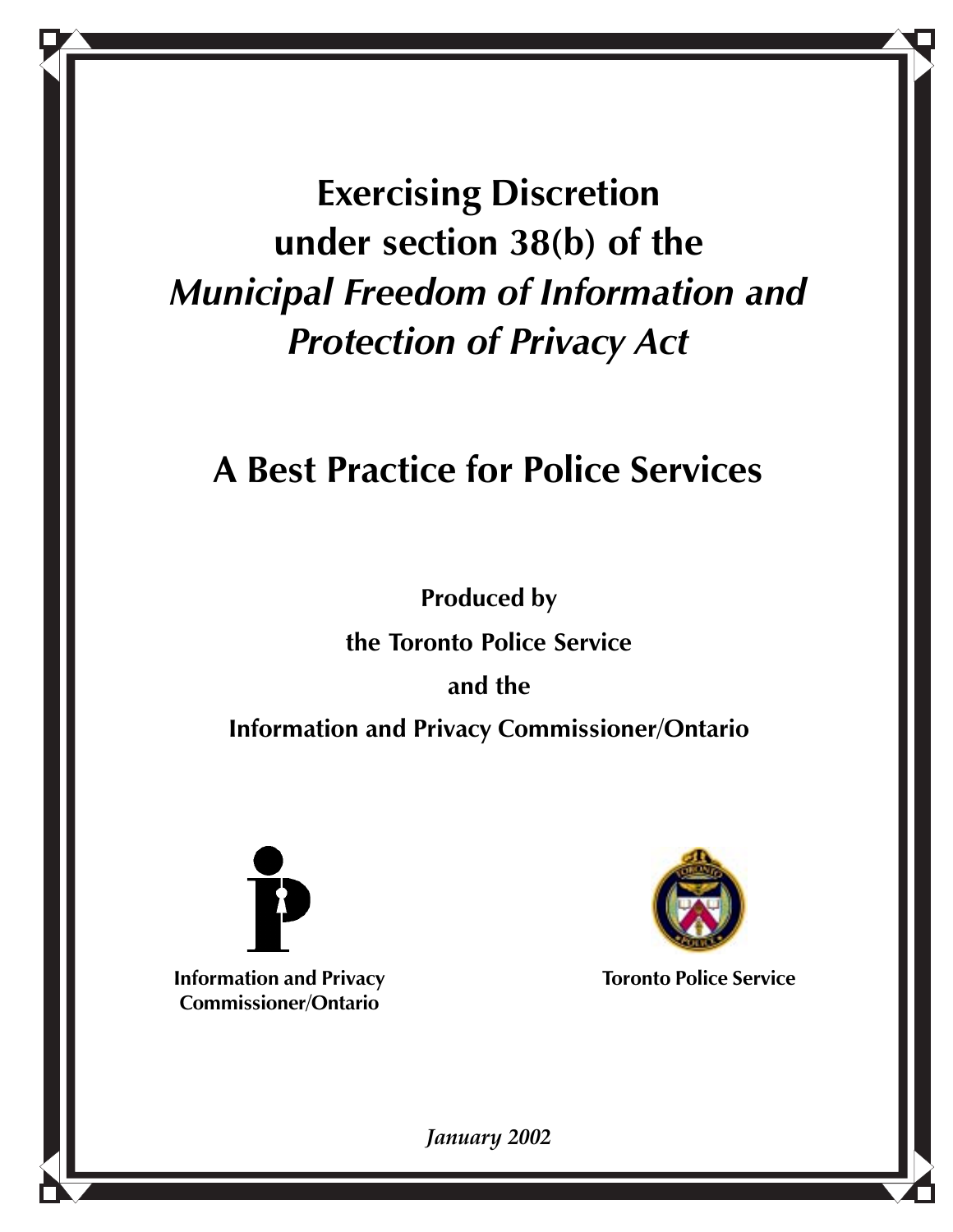

**Information and Privacy Commissioner/Ontario** 2 Bloor Street East, Suite 1400 Toronto, Ontario M4W 1A8 416-326-3333 1-800-387-0073 Fax: 416-325-9195 TTY (Teletypewriter): 416-325-7539 Website: www.ipc.on.ca



**Toronto Police Service Freedom of Information Unit** 40 College Street Toronto, Ontario M5G 2J3 416-808-7848 Fax: 416-808-7857 Website: freedomofinformation@torontopolice.on.ca

This publication is also available on the IPC website. Use of the crest courtesy of the Toronto Police Services Board. Cette publication est également disponible en français.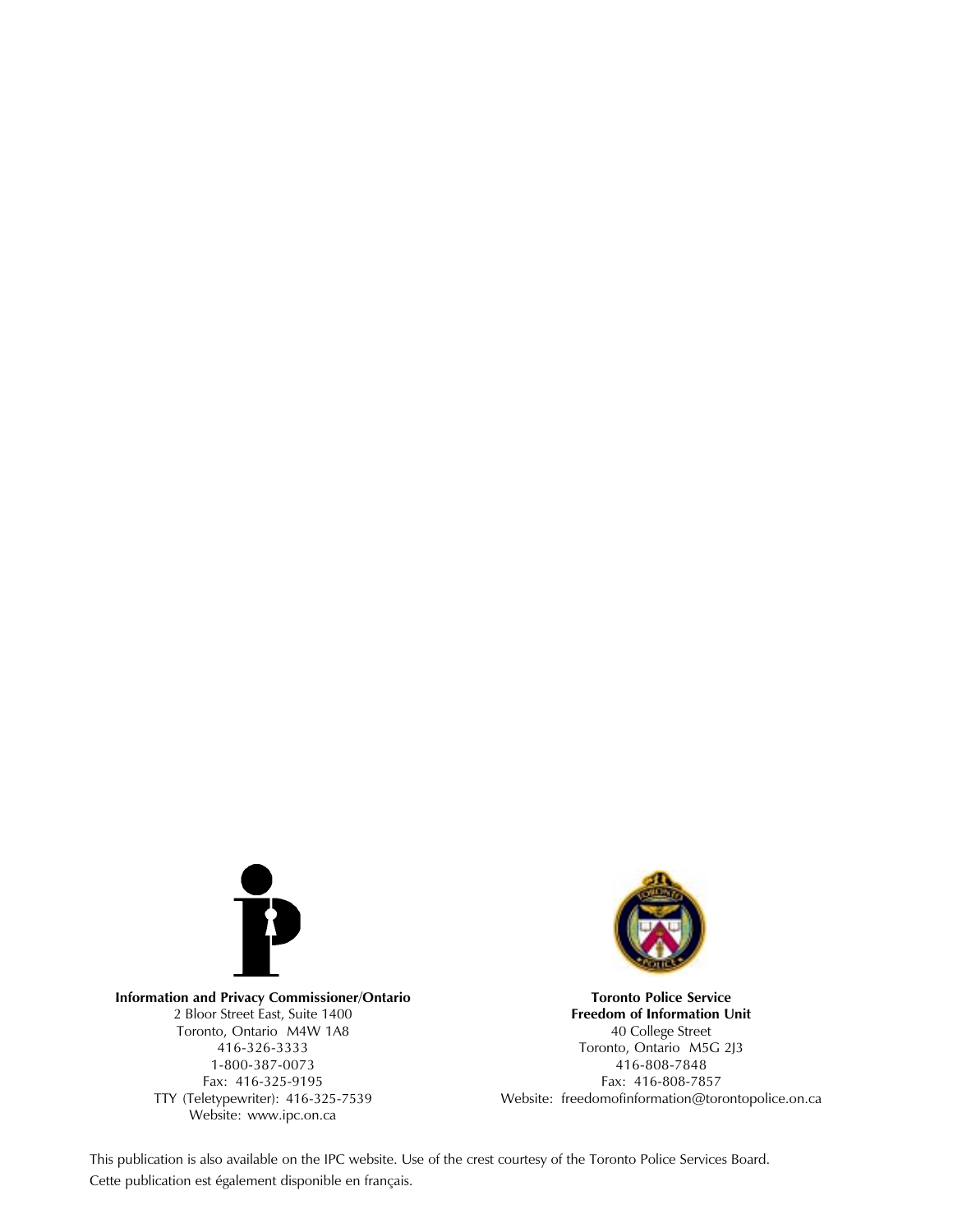### **Table of Contents**

P

 $\overline{\phantom{a}}$ 

| Summary of steps to take in dealing with a section 38(b) request  10 |
|----------------------------------------------------------------------|
|                                                                      |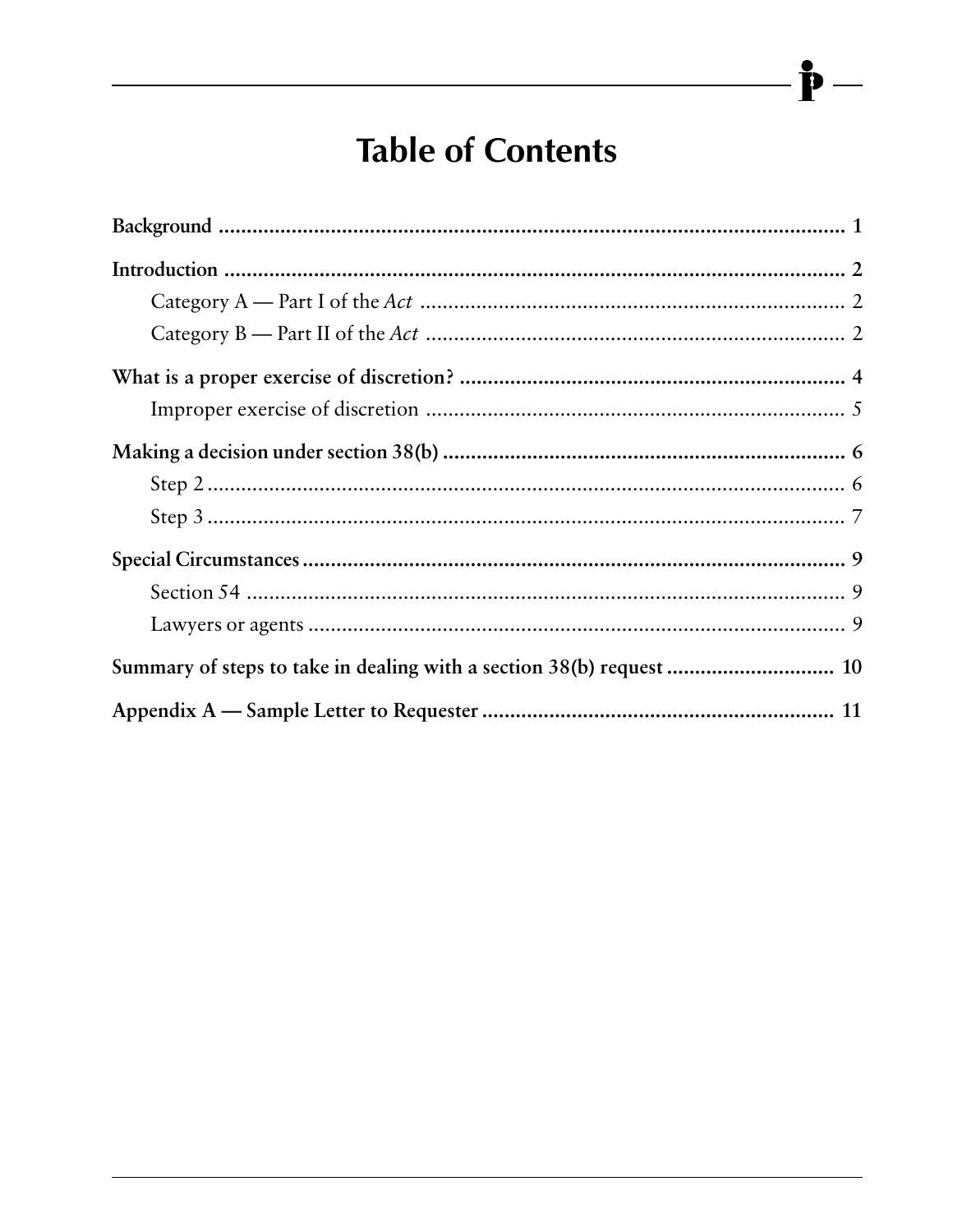# <span id="page-3-0"></span>**Background**

The *Freedom of Information and Protection of Privacy Act* and the *Municipal Freedom of Information and Protection of Privacy Act* provide members of the public with a right of access to personal information about them that is held by a public institution.

When an institution receives a request for access to that requester's personal information, it *must* disclose this information unless one or more discretionary exemptions apply. However, just because an exemption applies, that does not necessarily mean that the record cannot be disclosed; the institution must take the added step of deciding, in the particular circumstances, if the requester's personal information should be disclosed *despite the fact that it qualifies for exemption*. To make this determination, an institution must properly *exercise discretion*.

The exercise of discretion is a key component of the access process. This Best Practices paper provides institutions with an outline of what constitutes a valid exercise of discretion in the application of section 38(b), and some practical tips on how to properly exercise discretion when dealing with a specific category of records: those that contain personal information of both a requester and other individuals, and where disclosure of a requester's personal information would constitute an unjustified invasion of the other individual's privacy.

This paper has been prepared in collaboration with staff of the Toronto Police Service, and focusses on records and issues frequently dealt with by municipal police forces. All statutory references are to the *Municipal Freedom of Information and Protection of Privacy Act* (the municipal *Act*), but the content of the paper is applicable to any municipal or provincial institution when dealing with a request for personal information under section 38(b) of the municipal *Act* or 49(b) of the *Freedom of Information and Protection of Privacy Act* (the provincial *Act*).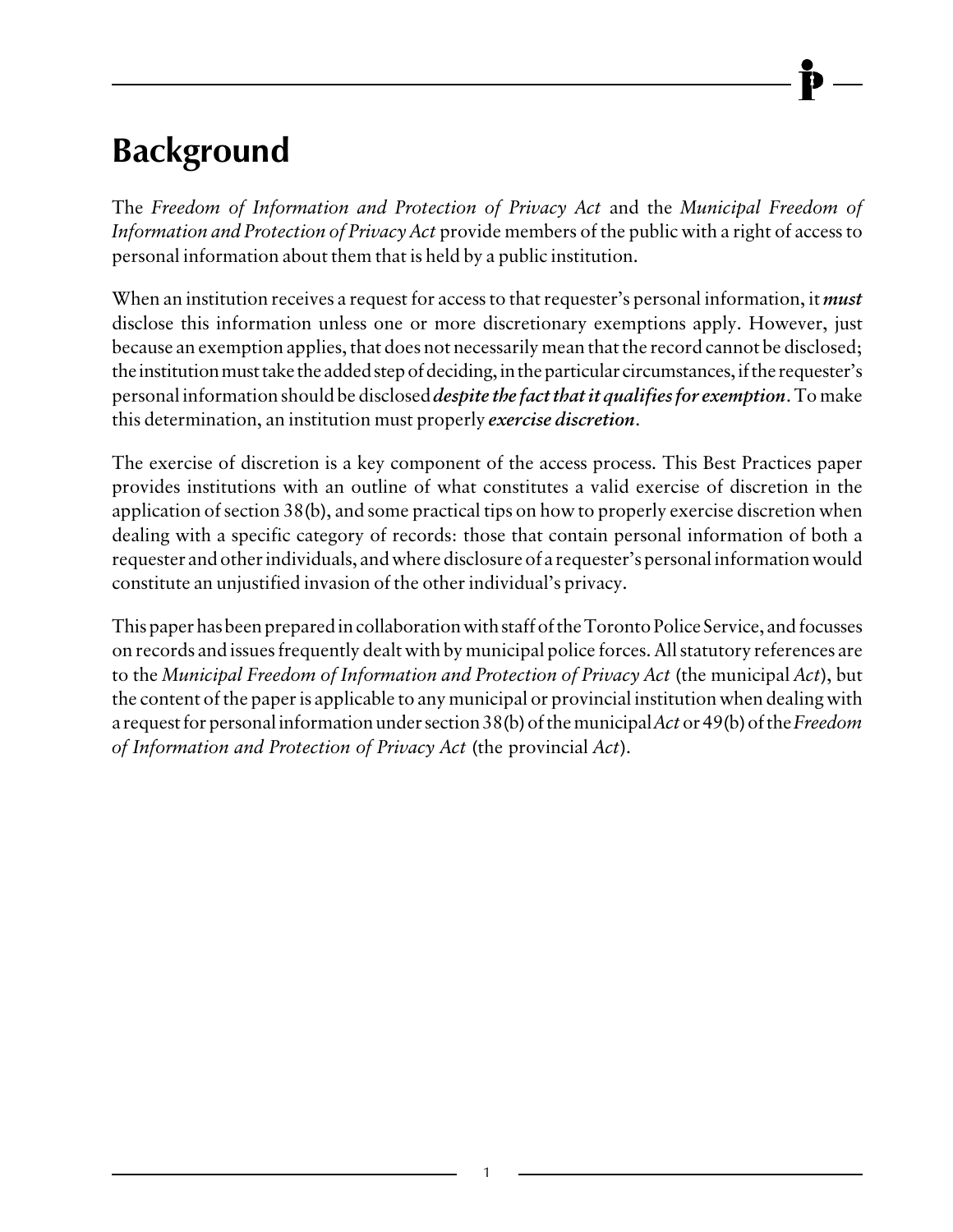### <span id="page-4-0"></span>**Introduction**

Under the municipal *Act*, institutions receive two broad categories of access requests:

- Category A requests for "general" records that do not contain a requester's personal information, but may contain personal information of other individuals; and
- Category B requests for access to records containing personal information of the requester

Each category has its own process under the *Act* — Part I for Category A requests, and Part II for Category B requests.

### **Category A — Part I of the** *Act*

Section 4 of the municipal *Act* provides a general right of access to any record in the custody or under the control of an institution. A number of exemptions may apply, some of which are mandatory and others discretionary.

If a responsive record contains personal information of anyone other than the requester, section 14 of the municipal *Act* prohibits an institution from disclosing this information, unless one of the exceptions listed in that section apply. In other words, section 14 is a **mandatory** exemption claim, aimed at protecting privacy.

### **Category B — Part II of the** *Act*

This situation is quite different when a requester is seeking access to his or her own personal information. Section 36 of the municipal *Act* provides individuals with a right of access to their personal information in the custody or under the control of an institution. Again, a number of exemptions may apply, but in this instance, all of them are **discretionary**.

One of these discretionary exemptions is section 38(b) of the municipal *Act*, which reads:

A head may refuse to disclose to the individual to whom the information relates personal information,

if the disclosure would constitute an unjustified invasion of another individual's personal privacy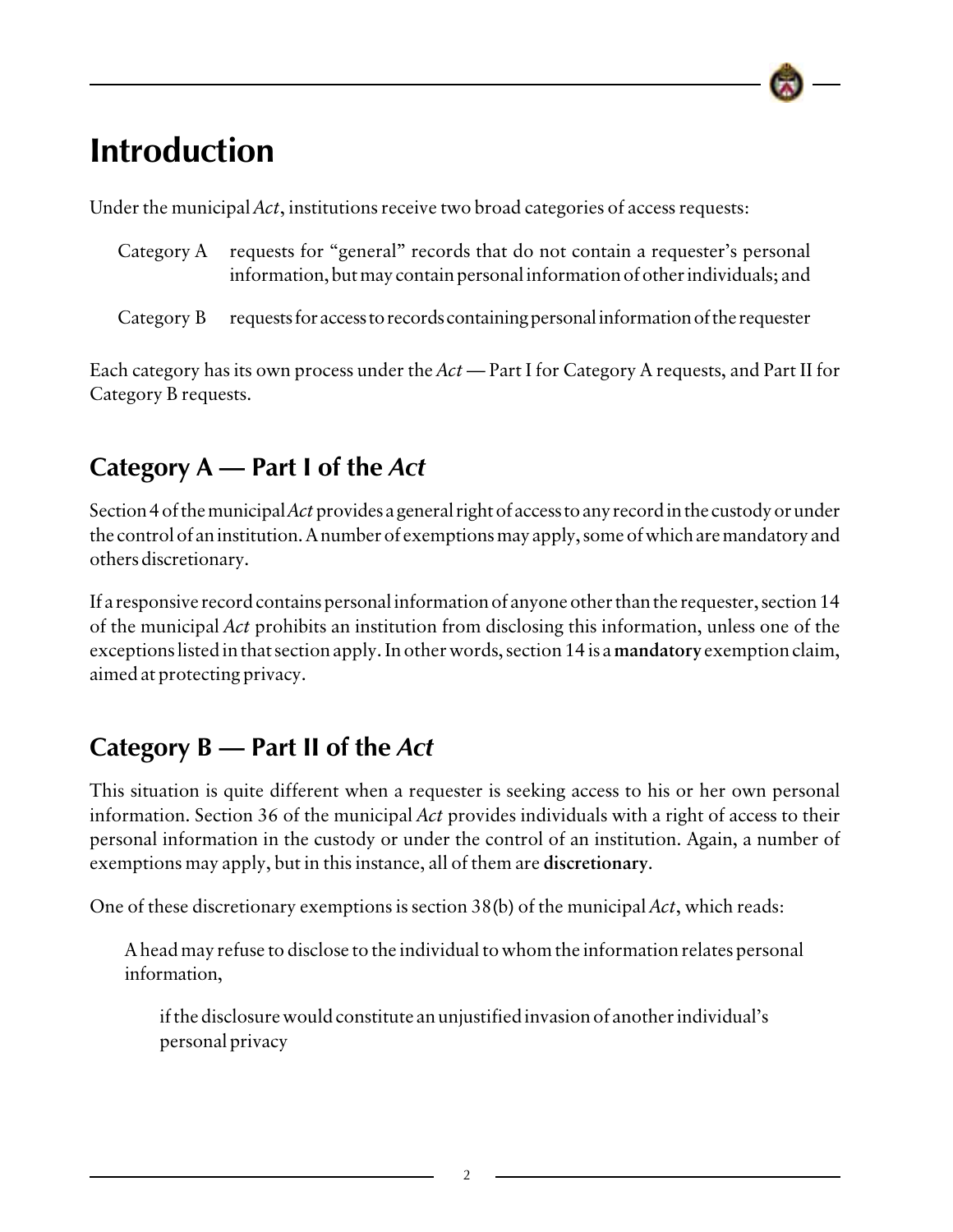Obviously, if the other individual consents to the disclosure of his or her personal information, then section 38(b) would not apply (see section 14(1)(a) of the *Act*). Wherever it is reasonable and appropriate to do so, efforts should be made to contact individuals to determine if they would consent in these circumstances.

If a responsive record contains a requester's personal information, and also the personal information of another individual or individuals (and consent has not been obtained), section 38(b) requires an institution to follow a 3-step process in deciding whether to disclose the record to the requester:

- Step 1 Can the record be severed in a way that would permit disclosure of the requester's personal information without disclosing personal information of any other individual? If the answer is "yes", the portions containing only the requester's personal information must be disclosed.
- Step 2 If severance is not possible (or if the undisclosed portions contain the requester's personal information), would providing the requester with access to his or her personal information at the same time constitute an unjustified invasion of any other person's privacy?
- Step 3 If the answer in Step 2 is "no", then the institution must disclose the requester's personal information, along with any other personal information that may be contained in the record.

If the answer is "yes", then the institution must go on to exercise discretion and decide whether the record should be disclosed even if this would constitute an unjustified invasion of another person's privacy.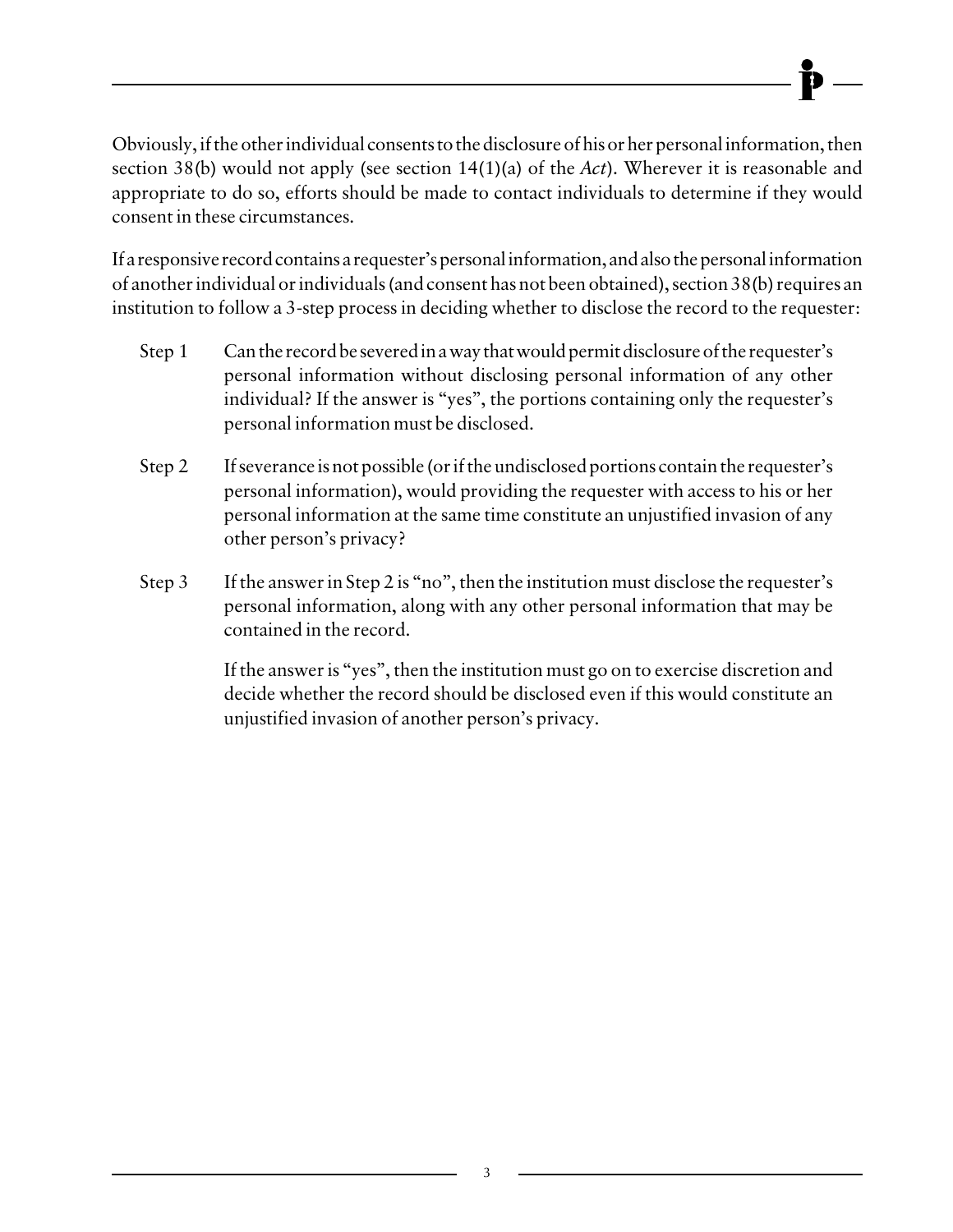### <span id="page-6-0"></span>**What is a proper exercise of discretion?**

Orders of the Commissioner's Office have established the proper approach to follow when exercising discretion. As a general statement:

An institution's exercise of discretion must be made in full appreciation of the facts of a particular case, and upon proper application of the applicable principles of law. (Order 58)

To properly exercise discretion, institutions must consider the individual circumstances of the request, including factors personal to the requester, and must ensure that decisions regarding access conform to the policies, objects and provisions of the *Act*.

In considering whether to apply discretionary exemptions (including section 38(b) of the municipal *Act*), institutions must be governed by the principles that:

- information should be available to the public;
- individuals should have access to their own personal information; and
- exemptions to access should be limited and specific. (Order P-344)

Under section 38(b), an institution is given responsibility for balancing two competing interests the requester's right of access to his or her personal information, and another individual's right to privacy. Some of the factors an institution should consider when dealing with each specific fact situation are:

- the particular privacy interests of the other individual;
- the way these privacy interests relate to the requester's access rights;
- the relationship between the requester and the other individual; and
- the type of record or records at issue.

If the balance weighs in favour of access, the records can be released to the requester, even if the institution has concluded that disclosure would represent an unjustified invasion of the other individual's privacy.

The same factors are not relevant in every circumstance, but *it is important to recognize that all factors that are relevant receive careful consideration*.

If an institution has properly exercised its discretion, the resulting decision will not be interfered with on appeal. However, if the institution has not exercised discretion properly, the appeal will be sent back to the institution for a proper re-exercise of discretion.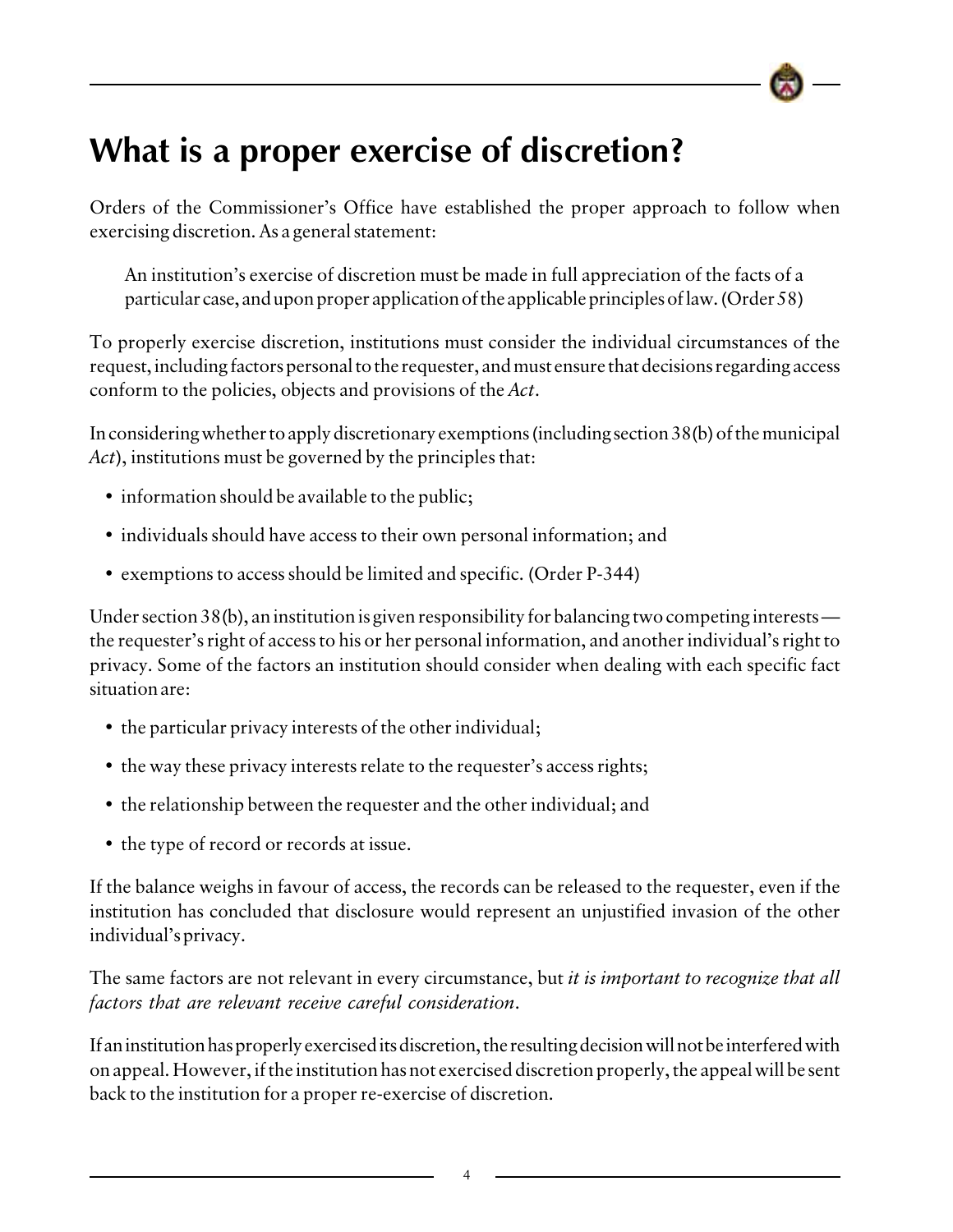#### <span id="page-7-0"></span>**Improper exercise of discretion**

It is not possible to properly exercise discretion without taking into account the particular and specific circumstances of an individual request. An institution cannot adopt a fixed rule or policy and apply it in all situations. To do so would constitute a fettering of discretion and would represent non-compliance with an institution's statutory responsibility when responding to Part II requests.

When dealing with a section 38(b) request, an institution must turn its attention to the relevant circumstances of a particular case, and balance the competing access and privacy interests by considering whatever factors are relevant to that specific case.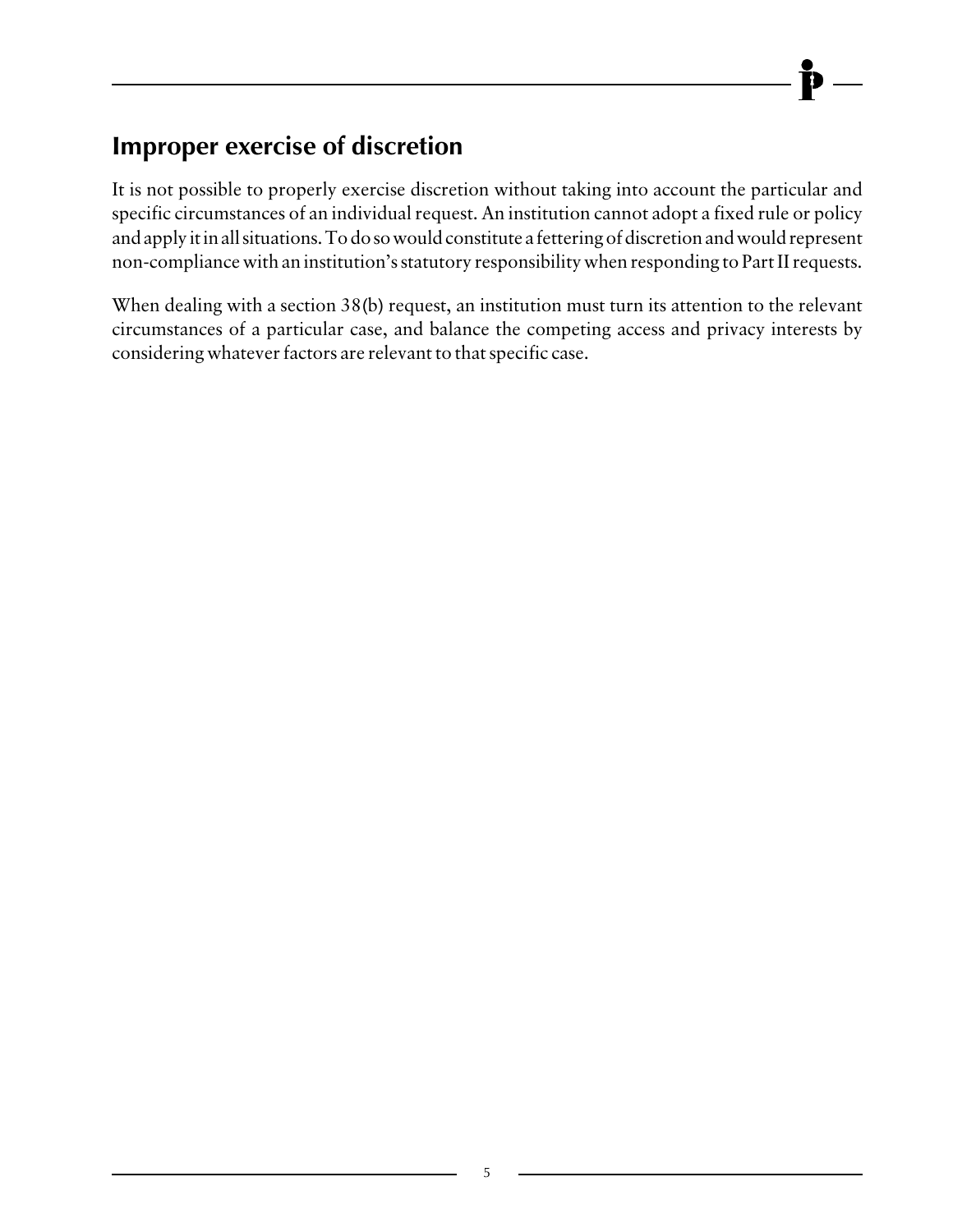### <span id="page-8-0"></span>**Making a decision under section 38(b)**

Section 38(b) of the municipal *Act* is one of the most difficult sections to apply, and also one of the most difficult for members of the public to understand. It is relatively easy for most people to understand that they have a right of access to their own personal information. However, it is much more difficult to accept that this right is not absolute, and that an institution can legitimately withhold an individual's personal information in certain circumstances. For this reason, it is important for institutions to carefully interpret section 38(b) in each case, and where an institution has exercised discretion to deny access, it is also important to ensure that requesters clearly understand why they are not being given access to their personal information.

Assuming that a Step 1 severance is not possible, institutions must then proceed to Step 2.

### **Step 2**

At Step 2, an institution must decide if providing a requester with access to his or her personal information would result in an unjustified invasion of another individual's privacy. To make this determination, an institution must look to section 14 of the municipal *Act* for guidance. Although this section is included in Part I of the *Act* and applies to situations involving a request for access to records that do not contain a requester's own personal information, it also provides the framework for a Step 2 decision under section 38(b). Three specific parts of section 14 are relevant in this context:

- 14(3) identifies a specific set of circumstances where disclosure would be presumed to constitute an unjustified invasion of privacy
- 14(4) lists specific exceptions to the section 14(3) presumptions
- 14(2) includes a number of factors to consider in deciding whether disclosure would constitute an unjustified invasion of privacy, some of which favour disclosure and others which favour privacy protection

If the other individual's personal information falls within the scope of one of the section 14(3) presumptions, and none of the section 14(4) exceptions are present, the Courts have determined that a combination of factors under section 14(2) that favour disclosure cannot outweigh the presumption (in *John Doe v. Ontario (Information and Privacy Commissioner)*, [1993], 13 O.R. (3d) 767).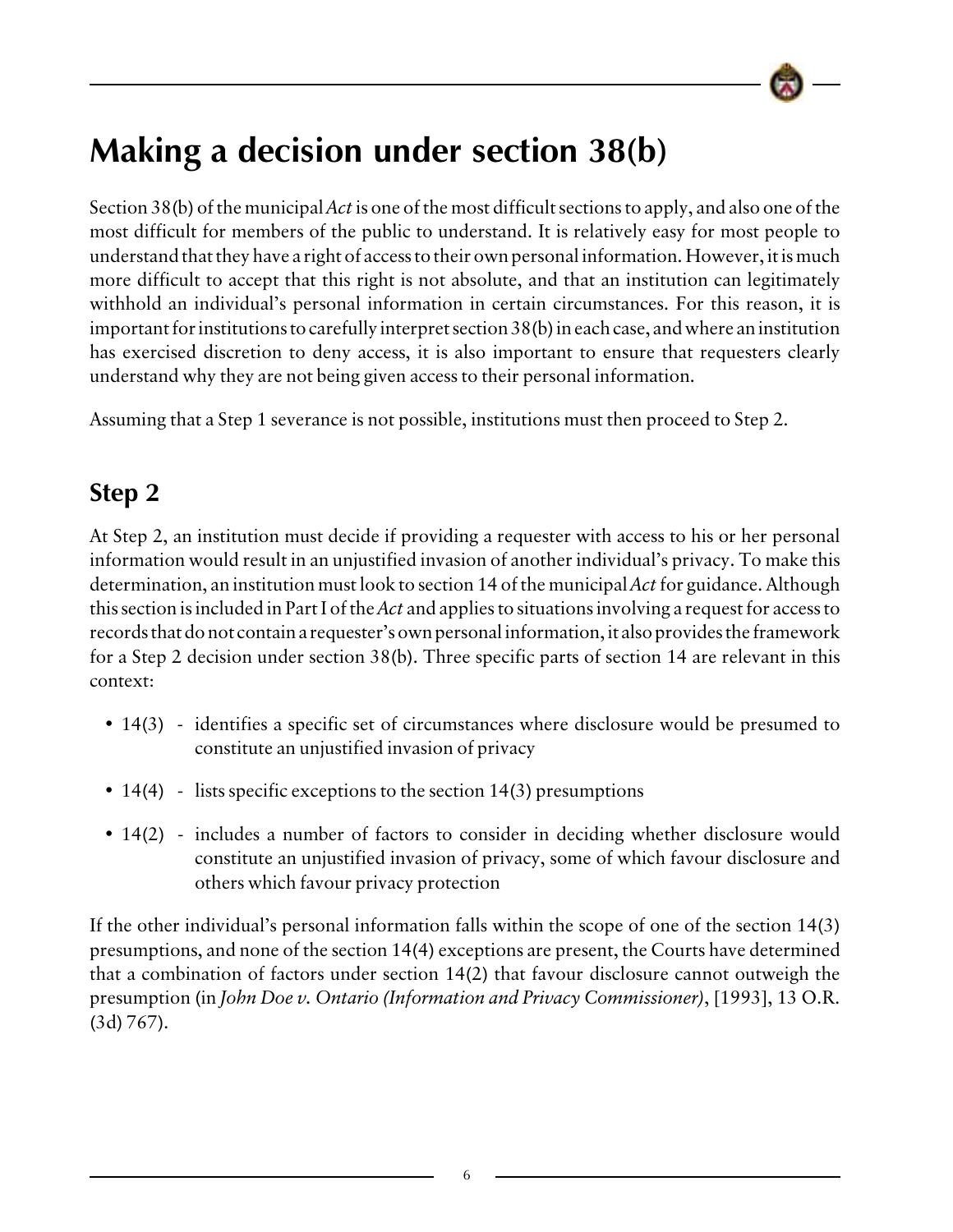<span id="page-9-0"></span>Given their mandates, Police Services frequently receive requests for records that fall within the scope of section 14(3), particularly section 14(3)(b), which reads:

A disclosure of personal information is presumed to constitute an unjustified invasion of personal privacy where the information,

was compiled and is identifiable as part of an investigation into a possible violation of law, …

As a consequence, in circumstances where records include the personal information of both the requester and another individual, and severance is not possible, Police Services in making their Step 2 decisions under section 38(b) often conclude that disclosing the requester's personal information is a **presumed** unjustified invasion of another individual's privacy. This decision is made without ever considering any **factors** that might favour disclosure, because of the Court's decision that these factors are not relevant when a presumption applies.

If faced with a similar request for another individual's personal information under Part I of the municipal *Act*, the decision-making process would end there. But the situation is different under Part II. When dealing with a request for access to a requester's own personal information, an institution must proceed to Step 3 before making a final decision under section 38(b).

#### **Step 3**

After concluding that providing a requester with access to his or her own personal information would constitute an unjustified invasion of another individual's privacy, an institution must then make a Step 3 decision — should the institution exercise discretion in favour of disclosing the record, despite the fact that doing so would represent an invasion of privacy? If the answer to this question is "yes", that is acceptable. It recognizes what has been described as a "higher right of access" when dealing with an individual's own personal information, and a need to carefully balance the competing interests under section  $38(b)$  — the right of a requester for access to his or her personal information on the one hand; and the right of other individuals to the protection of their privacy. Neither interest prevails in all situations. Each situation must be considered based on its own set of specific facts and circumstances.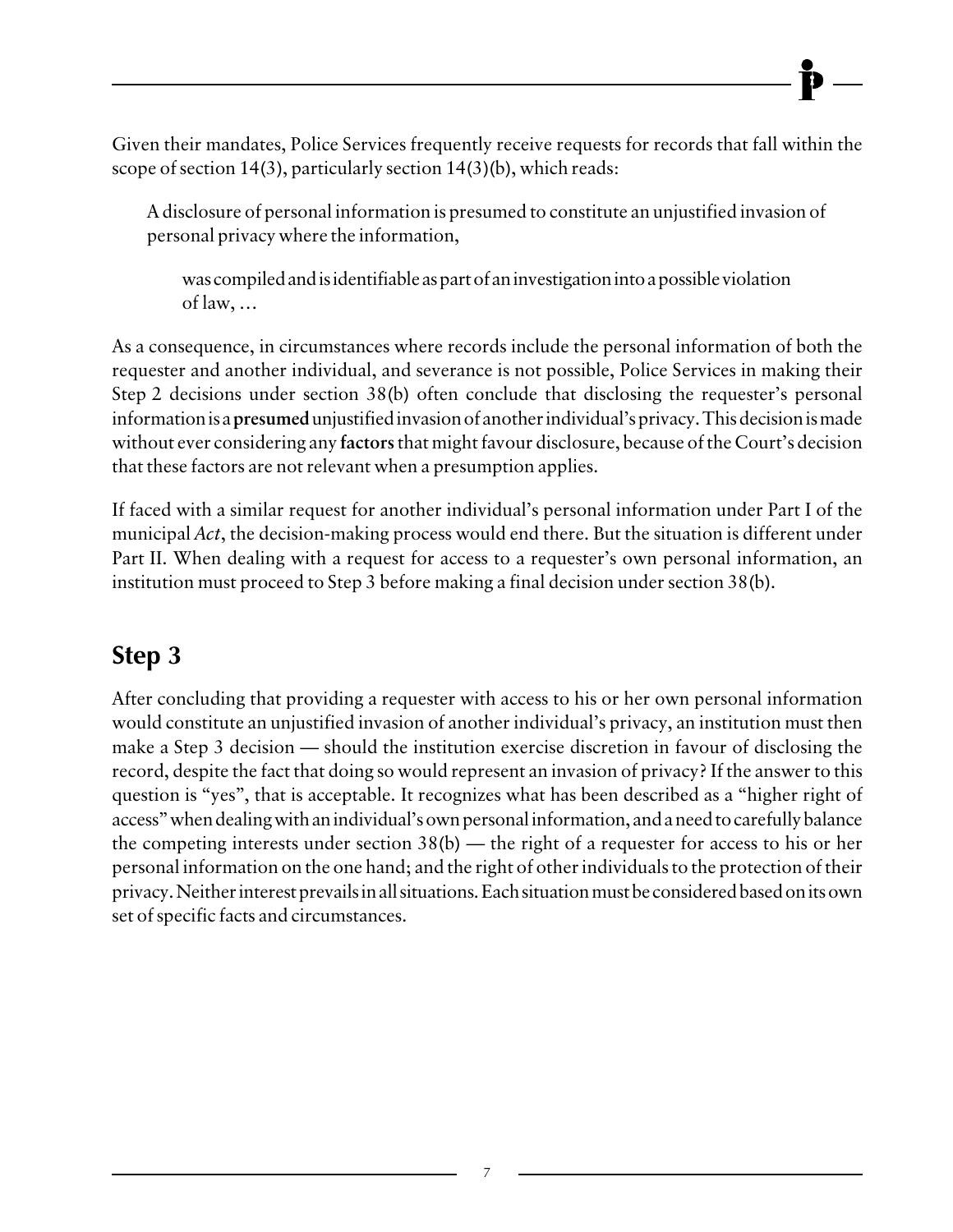

In exercising discretion at Step 3, an institution may want to consider the various **factors** listed in section 14(2), even though these factors could not be taken into account at Step 2 because one of the section 14(3) presumptions applies. Many records compiled by Police Services in the context of criminal investigations contain personal information of more than one individual, and some of the various factors set out in section 14(2) are often present, depending on the individual circumstances. For example:

- in some cases the personal information of other individuals is highly sensitive  $(14(2)(f))$  or supplied to the Police in confidence (14(2)(h)), while in other cases the personal information may not be sensitive or may already be known by the requester;
- the individuals involved may be very different e.g., victim of a crime, as compared to the accused in a crime; or
- the requester may want the information for the purpose of a proceeding that could affect his or her rights (14(2)(d)), or feel that the records were important in subjecting the activities of the institution to public scrutiny  $(14(2)(a))$ .

These are just some examples of the variability of individual circumstances.

There may also be factors or circumstances not listed in section 14(2) that should be taken into account when exercising discretion. For example:

- the requester may be a parent and/or guardian asking for records compiled by the Police Service in the context of a sudden death investigation that did not result in any criminal charges; or
- the other individual whose personal information is contained in the records may have been dead for a considerable length of time.

Again, these are just two examples.

The point to remember is that in properly exercising discretion under section 38(b) of the municipal *Act*, an institution must turn its attention to all relevant factors present in the particular circumstances of a specific request. Depending on an assessment of the relative importance of these various factors, the institution may decided to disclose records or not, but it is important that this decision be made on an individual basis.

Although it may not be necessary for a Police Service to consult with the individuals whose personal information is contained in the records in order to make a Step 2 decision, notification to these individuals under section 21 of the municipal *Act* prior to exercising discretion under section 38(b) would generally be appropriate. If notification is given, any responses provided by any of the notified individuals should be taken into account in order to ensure that all of the various relevant factors are considered.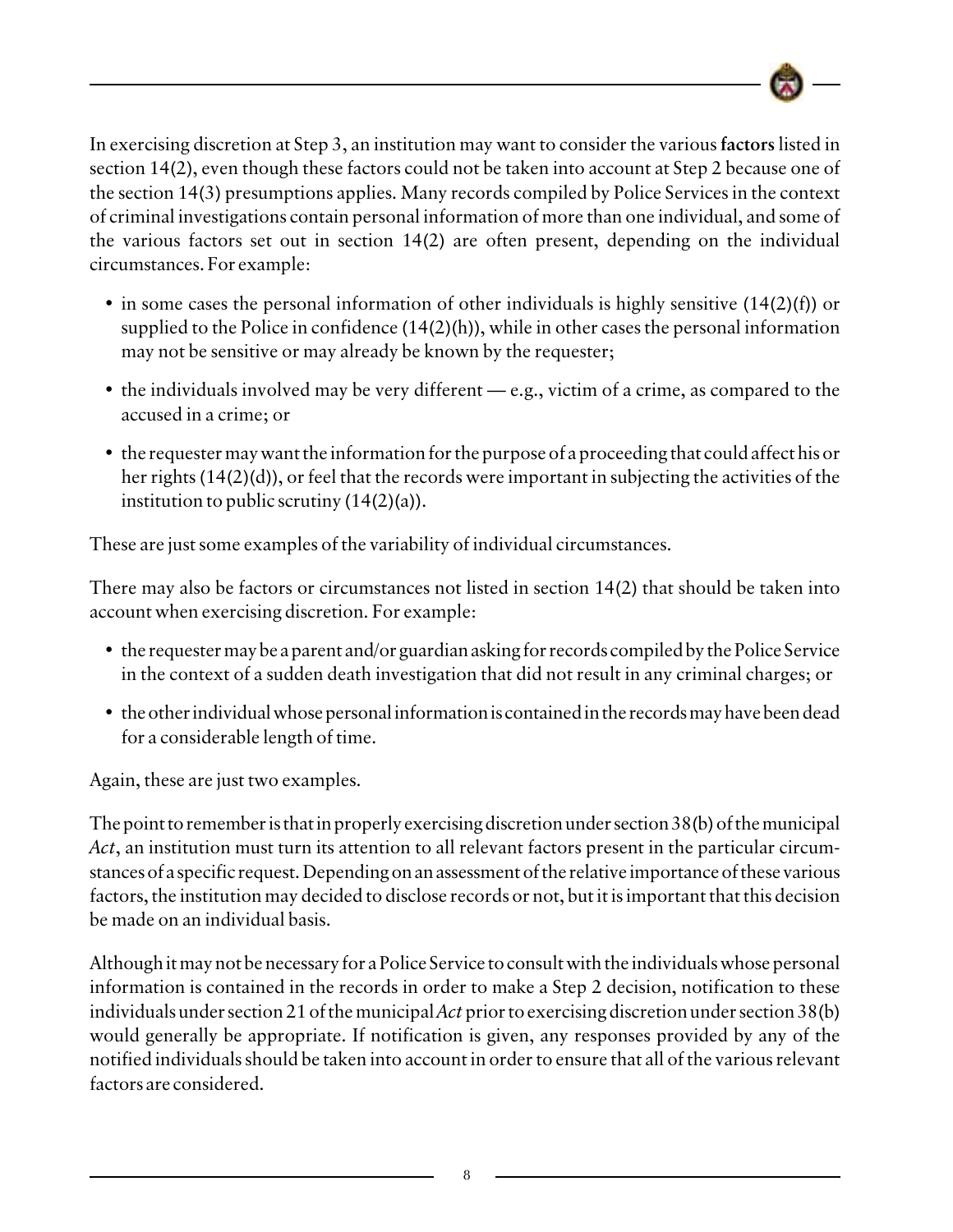## <span id="page-11-0"></span>**Special Circumstances**

In certain specified circumstances, the right of access to personal information under Part II of the municipal *Act* is extended to other individuals. In these circumstances, institutions must comply with the access process under Part II, including the proper exercise of discretion in deciding whether to provide access to personal information.

#### **Section 54**

Section 54 of the municipal *Act* identifies three specific situations where someone is given the same right of access to personal information as the individual to whom this personal information relates. These situations are:

- where the personal information relates to a child who is under the age of 16, and the requester has lawful custody of this child;
- where the requester is a legal guardian or has a valid power of attorney to deal with the individual's care or property; and
- where the individual has died, and the requester is the deceased's personal representative and the request relates to the administration of the individual's estate.

If any of these three situations are present, the institution should treat the request as if it were being made under Part II of the municipal *Act* by the individual whose personal information is at issue. Orders of the Commissioner's Office have given direction to institutions on how to properly interpret each of these three situations.

#### **Lawyers or agents**

Where a lawyer or agent makes a request on behalf of an individual, and the institution is satisfied that valid authorizations are in place, the request should be processed as a Part II request, as if the individual had made the request personally. If the institution is uncertain as to whether the proper authorizations have been given, this should be clarified through discussions with the requester before deciding whether to process the request under Part II or Part I of the municipal *Act*.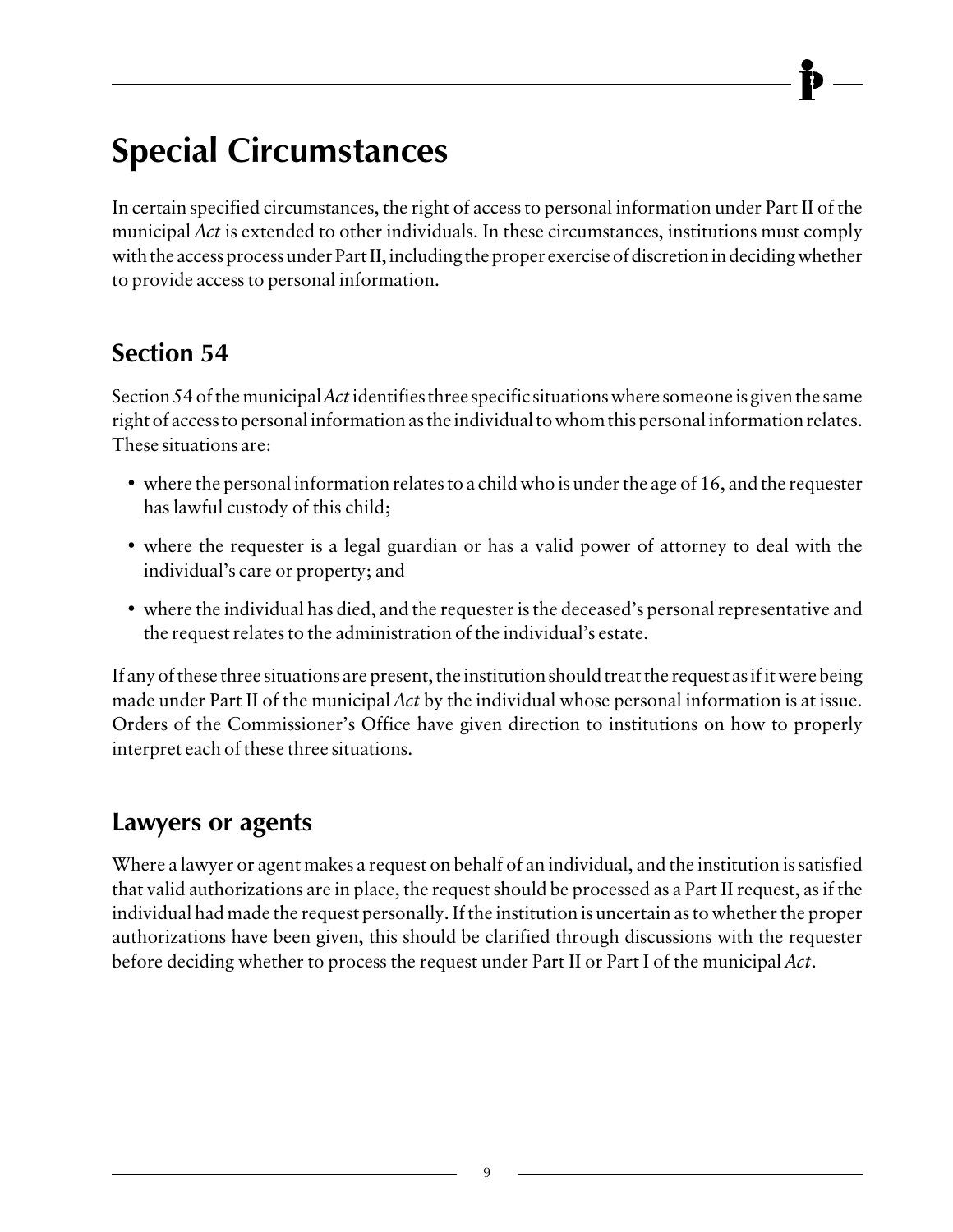### <span id="page-12-0"></span>**Summary of steps to take in dealing with a section 38(b) request**

- 1. Talk to the requester to make sure you know the scope of the request.
- 2. Assess the request and satisfy yourself that it is a valid request for personal information under Part II of the municipal *Act* — if it isn't, then process it as a request for general records under Part I. This may include reviewing appropriate legal documentation to determine if a requester qualifies under section 54 of the *Act*.
- 3. If a responsive record contains the personal information of both the requester and another individual, consider whether the record can be severed in a way that would permit disclosure of the requester's personal information without disclosing personal information of the other individual (Step 1).
- 4. If severance is not possible (or if the undisclosed portions contain the requester's personal information), consider whether providing the requester with access to his or her personal information would at the same time constitute an unjustified invasion of the other individual's privacy (Step 2).
- 5. If the Step 2 decision is "no", then you must disclose the record to the requester.
- 6. If the Step 2 decision is "yes", then proceed to exercise discretion and decide whether the record should be disclosed, even if doing so would constitute an unjustified invasion of privacy (Step 3).
- 7. In exercising discretion, consider all of the facts and circumstances of the particular case, including facts personal to the requester, and balance the requester's right of access against the other individual's right to privacy protection. You may want to consider notification to other individuals before making this decision.
- 8. Issue a decision letter to the requester explaining the process followed in reaching your decision (see Appendix A).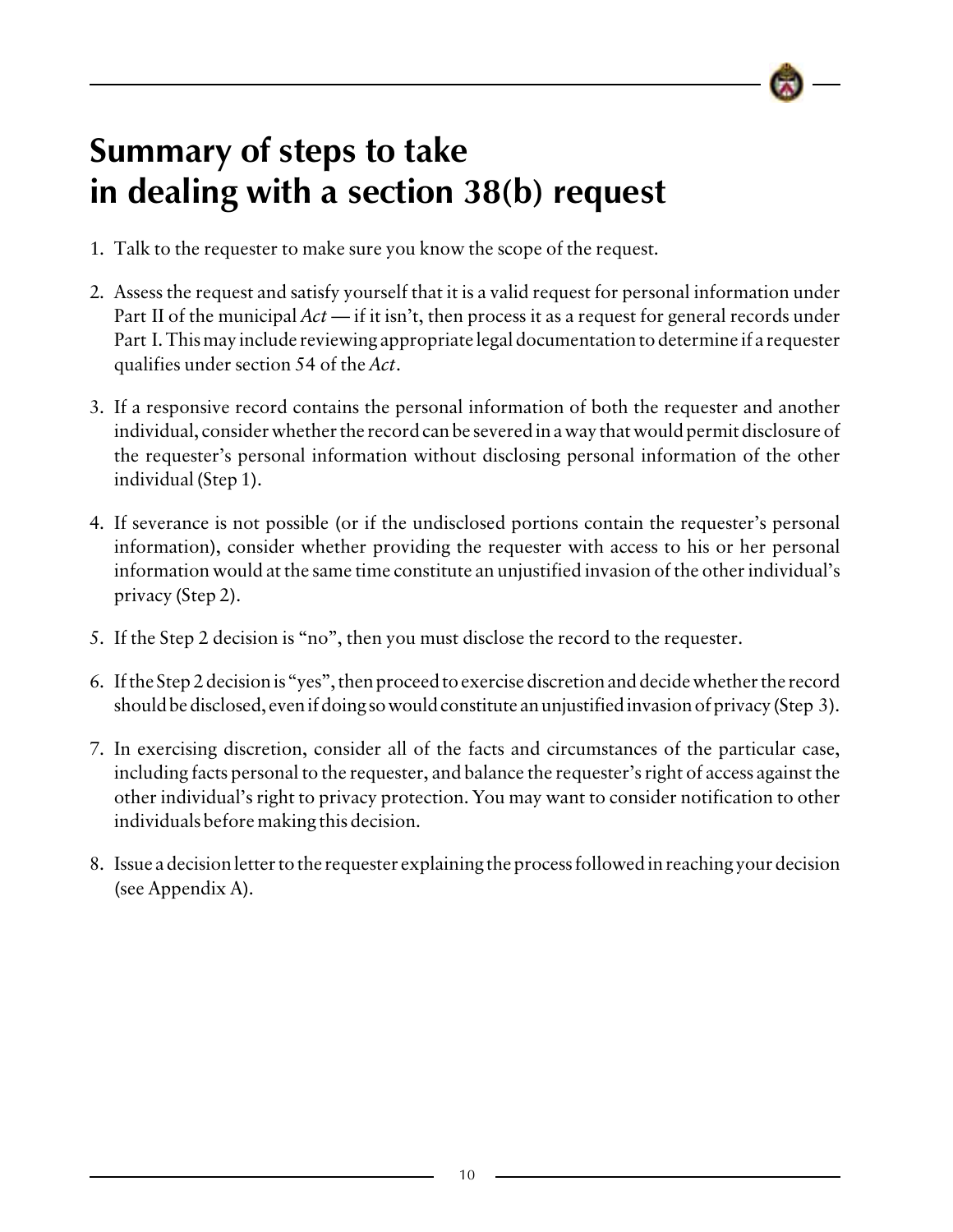### <span id="page-13-0"></span>**Appendix A — Sample Letter to Requester**

[Date]

[Requester's Name] [Requester's Street Address] [Requester's City/Province/Postal Code]

Dear [Mr./Ms. Requester's Surname]:

#### **Re: Your Access Request to the [named] Police Service**

On [date] the [named] Police Service received your access request under the *Municipal Freedom of Information and Protection of Privacy Act* (the *Act*). You have requested access to all records [description of request]. [If the requester was contacted for the purposes of clarifying the scope of the request, this would described here.]

Because your request involves records that contain your own personal information, I have processed it under Part II of the *Act*.

Part II includes section 36, which gives you a general right of access to any of your personal information held by the [named] Police Service. However, it is important to state that this is not an absolute right. Section 38 lists certain situations where access may be denied, and I have decided that your request falls within scope of one of these exceptions.

Having carefully considered your request, I have decided to deny access to your personal information on the basis that providing this information to you would constitute an unjustified invasion of another individual's privacy. I am permitted to make this decision under section 38(b) of the *Act*, which reads:

A head may refuse to disclose to the individual to whom the information relates personal information if the disclosure would constitute an unjustified invasion of another individual's personal privacy.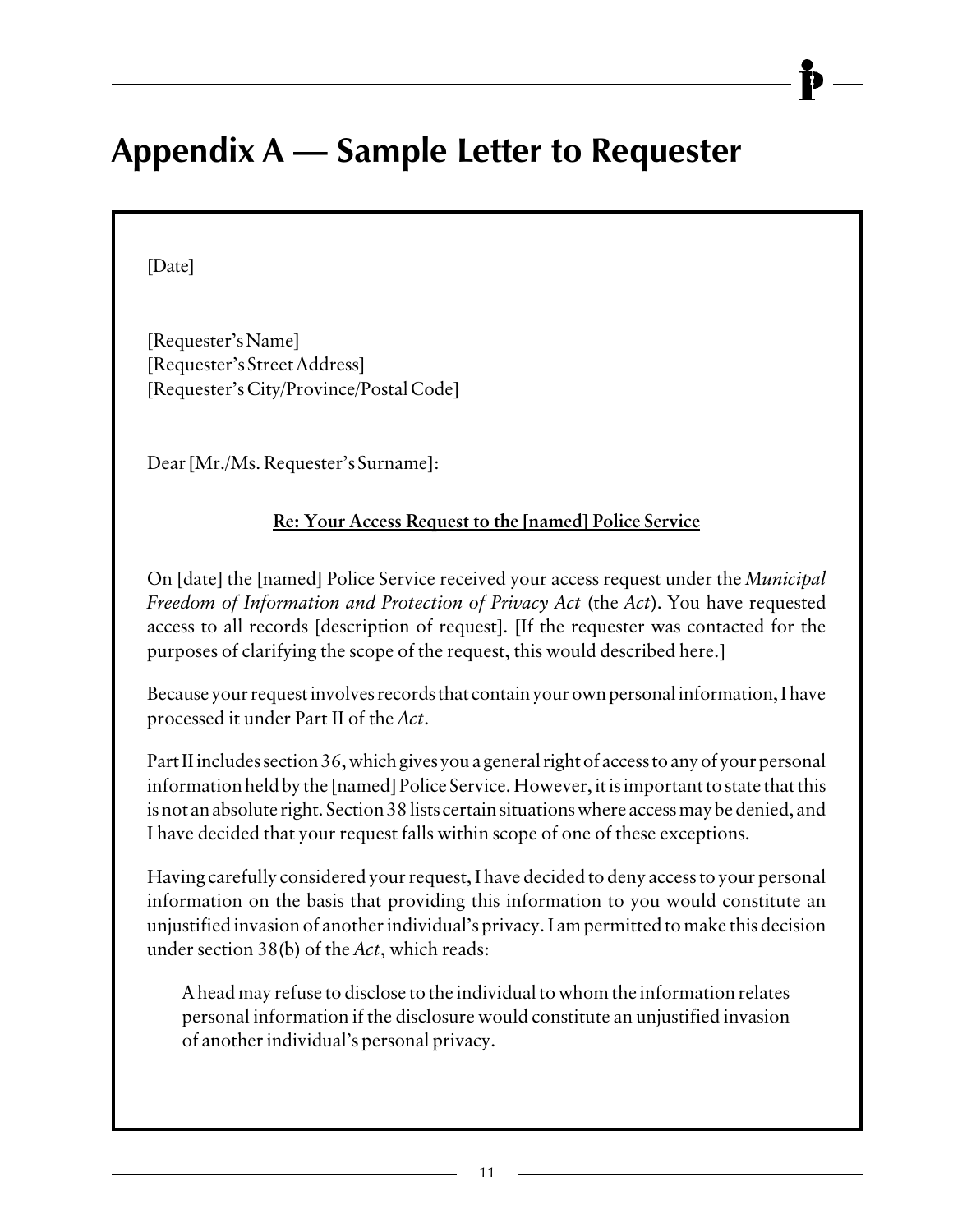

Second, I looked to the provisions of section 14 of the *Act* for guidance in deciding whether disclosing the personal information of the other individuals would constitute an unjustified invasion of their privacy. The Information and Privacy Commissioner's Office has issued a number of orders that assist me in making this determination. I concluded in your case that section 14(3)(b) was relevant in the circumstances of your request. This provision reads:

A disclosure of personal information is presumed to constitute an unjustified invasion of personal privacy if the personal information was compiled and is identifiable as part of an investigation into a possible violation of law, except to the extent that disclosure is necessary to prosecute the violation or to continue the investigation.

The Commissioner's Office and the Courts have determined that if a record falls within the scope of any of the presumptions contained in section 14(3) (including section 14(3)(b)), that even if factors which favour disclosure are present, they cannot be considered.

As a final step before making my decision under section 38(b), the *Act* requires that I exercise discretion and determine whether you should be provided with access even if doing so would constitute an unjustified invasion of other individuals' privacy. In exercising discretion, I must consider the individual circumstances of your request, and balance two competing interests:

- your right of access to your personal information; and
- any other person's right to privacy.

In reaching my decision to exercise discretion in favour of privacy protection, I carefully considered the following factors as they apply to the particular circumstances of your request:

[insert description of section 14(2) factors and any other factors particular to the request and to the requester]